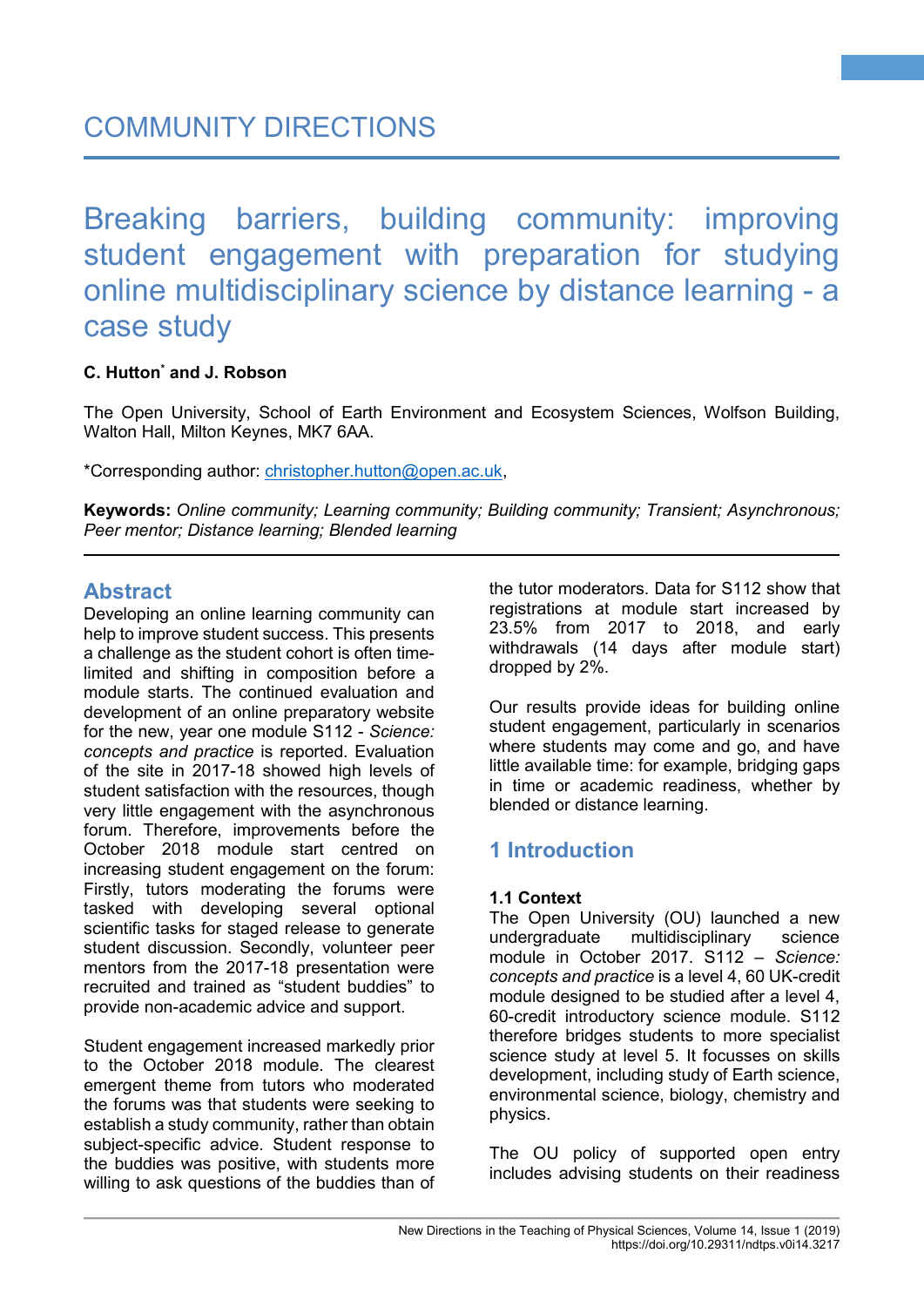to study, but the decision to enrol on a particular module remains their own. In October 2017 a large number of S112 students had either not studied one of the intended introductory modules, or were co-studying S112 alongside an introductory module or a specialist level 5 module.

In order to better support our distance education students over the summer, a preparatory website ("prep site") for S112 was built on the University's Virtual Learning Environment (VLE). Opening 5 months prior to module start the web site structure involved:

- 1. A welcome message to encourage further engagement with the site.
- 2. A self-assessment quiz: "Are you ready for S112?"
- 3. A menu of short (a few hours) selfselection study options, to help reduce weaknesses identified in the selfassessment quiz, or to boost motivation. These covered: maths, chemistry, practical science, online study skills, and further reading and were flexible to enable time-poor students to prioritise their activities. Students with more time could work through all the materials. Options were targeted at areas students most frequently struggled with.
- 4. An invitation for students to post questions and communicate with each other on a forum moderated by S112 tutors.

The prep site was accessible to all students, not just those who had registered for S112 so the composition of the student cohort varied over time when the prep site was available. Individual student access was relatively short term, contrasting with a more cohesive group of students studying a module together. This has implications for both participation (potentially lower through lack of cohesion and poor sense of belonging), and learning (from pure self-selection of study materials).

## **1.2 Building a short-term online study community**

**2**

of authentic interaction and collaboration in education, particularly deeper learning, are well documented (e.g. O'Neill *et al.,* 2011). Achieving this in distance learning is challenging, needing appropriate technology, course design and communication (Chih-Hsiung & Corry, 2003). Student and teacher perceptions of quality in distance learning correlate strongly with these, including communication and associated establishment of a learning community (Ortiz-Rodríguez, *et al.*, 2005; Menchaca & Bekele, 2008). An established learning community is also linked to improved retention and success (Moore, 2014).

Research into building online learning communities often focuses on student cohorts throughout their study of a module or programme (e.g. Glazer *et al.,* 2013; Lai, 2017), and as part of a blended learning approach (e.g. Wilson *et al.,* 2004). While losing contact during part-time distance learning is normal (Ross *et al.,* 2013), there is less research on establishing learning communities over shorter timescales with a changing student body. To address this, Ross *et al.* (2013) identify "designing openings" – opportunities to stay in touch - as a strategy to help students maintain contact and build resilience.

Nipper (1989, cited in Palloff & Pratt, 2007, p.12) states that establishing "presence", (the extent to which a person is perceived as being "real" in the online environment) is crucial when building an online community. Interpersonal contact is required to establish presence and promote participant interaction, leading to feeling a sense of belonging before a course begins: "*the need for social connection is a goal that almost supersedes the contentorientated goals for the course*" (Palloff & Pratt, 2007). West (2010) also highlights the need for informal learner-learner interaction to establish social presence in the early stages of building community. Palloff & Pratt (2007) suggest threaded forum discussions, or studentestablished personal webpages for students to exchange personal information and build presence. When facilitating interaction within a diverse group of students over a short time scale, forum threaded discussions present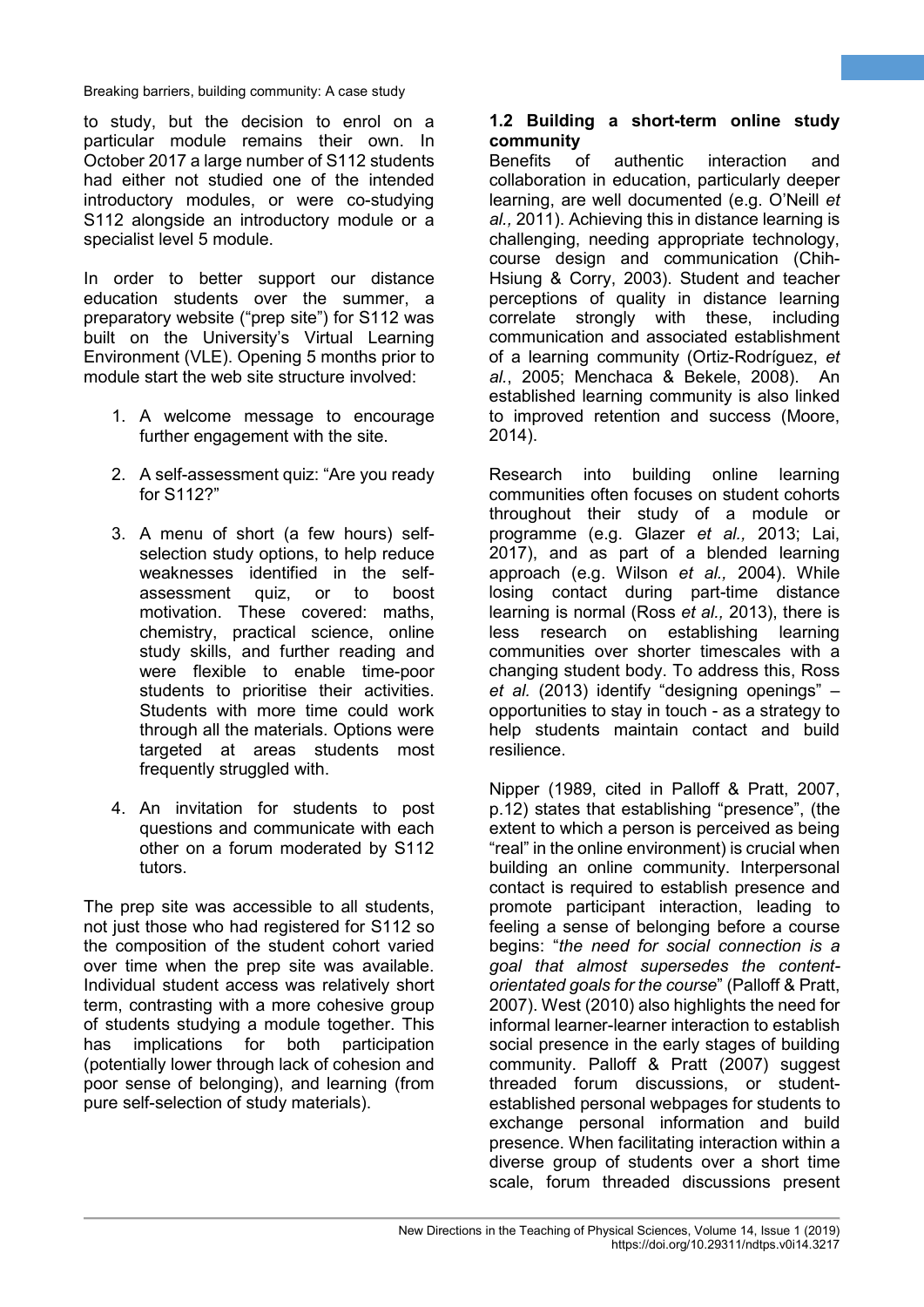fewer technical barriers and are easier to manage than webpage development.

Cuthbertson & Falcone (2014) suggest several strategies to increase engagement and community on online courses, but synchronous online sessions are difficult to organise for a shifting part-time cohort. However, providing students with a place to share interests, thoughts and ideas, and ownership of discussion threads on academic topics, are easily implemented on an asynchronous forum.

#### **1.2.1 Peer mentoring in online settings**

Definitions of "peer mentoring" vary, but all recognise a distinct difference from "peer assisted learning" whereby student peers help each other to improve their acquisition of knowledge on a course, as defined by Sampaio *et al.*, (2010). Here, peer mentoring is where a few students who have studied a module help to support new students online studying the next presentation of the same module. These peer mentors do not provide academic support but answer student questions covering diverse topics including practical and digital study skills, emotional and moral support, navigation of online resources, confidence building and community building.

Peer mentoring in UK HEIs has been predominantly developed in face to face settings, with small groups or a 1:1 basis, reliant on face to face meetings (see Collings *et al.*, 2014). This is not possible with distance learners based in the UK and internationally. Our schemes run across different modules in STEM from levels 4 –6 for between 200 – 1200 students (Robson *et al.*, 2018a, Robson *et al.*, 2018b). All are delivered on asynchronous online forums in the virtual learning environment (VLE). A variety of formats were trialled from dedicated student buddy forums, to specific threads in student Café and academic forums. Student buddies are volunteers working in teams of 3-8 per module. This allows peer mentoring to be delivered at scale, asynchronously in an online setting.

The present study translated the standard scheme described above to a short term, precourse model running over several weeks, as early engagement with study is known to benefit students and improve the learning outcome for them (Fox *et al.*, 2010, Heirdsfield *et al.*, 2008).

**3**

#### **1.3 Aims of the study**

The paper represents a case study tracing early prep-site evaluation from its first iteration on S112 in 2017; through changes made for 2018 and the effect of these changes. Alterations and additions focussed on improving student engagement and interaction on the prep site forum. The aim of this research is to evaluate the interventions used, and to share recommendations for good practice. Our findings and recommendations may be relevant to both distance and blended learning where there is a need to build quickly an online community in preparation for future study.

## **2 The first iteration (2017)**

The prep site was open April to September inclusive prior to the first presentation of S112 in October 2017. Two S112 tutors acted as forum moderators and students were invited to complete an anonymous feedback questionnaire on the site.

This questionnaire collected demographic data (age range and gender); simple information on previous study; estimated usage time; with a 5 point Likert scale measuring student satisfaction with different aspects of the site. Students could vote for additional features to be included in future and leave free-text responses on both the strengths of the site and areas for improvement.

Questionnaire feedback, forum postings analysis, and responses to open questions posed to the two tutor moderators for additional peer review, comprised the evaluation measures.

#### **2.1 Results and discussion of the student questionnaire and forum use**

According to VLE usage data (automatic recording of numbers of posts or replies and readers on the forum), 542 students accessed the prep site while it was open; of these, approximately 4.5% (24) completed the feedback questionnaire. Respondents comprised 10 males and 14 females; with a bimodal distribution between the 18-24 and 45- 54 age categories, suggesting that these two groups may be more engaged and/or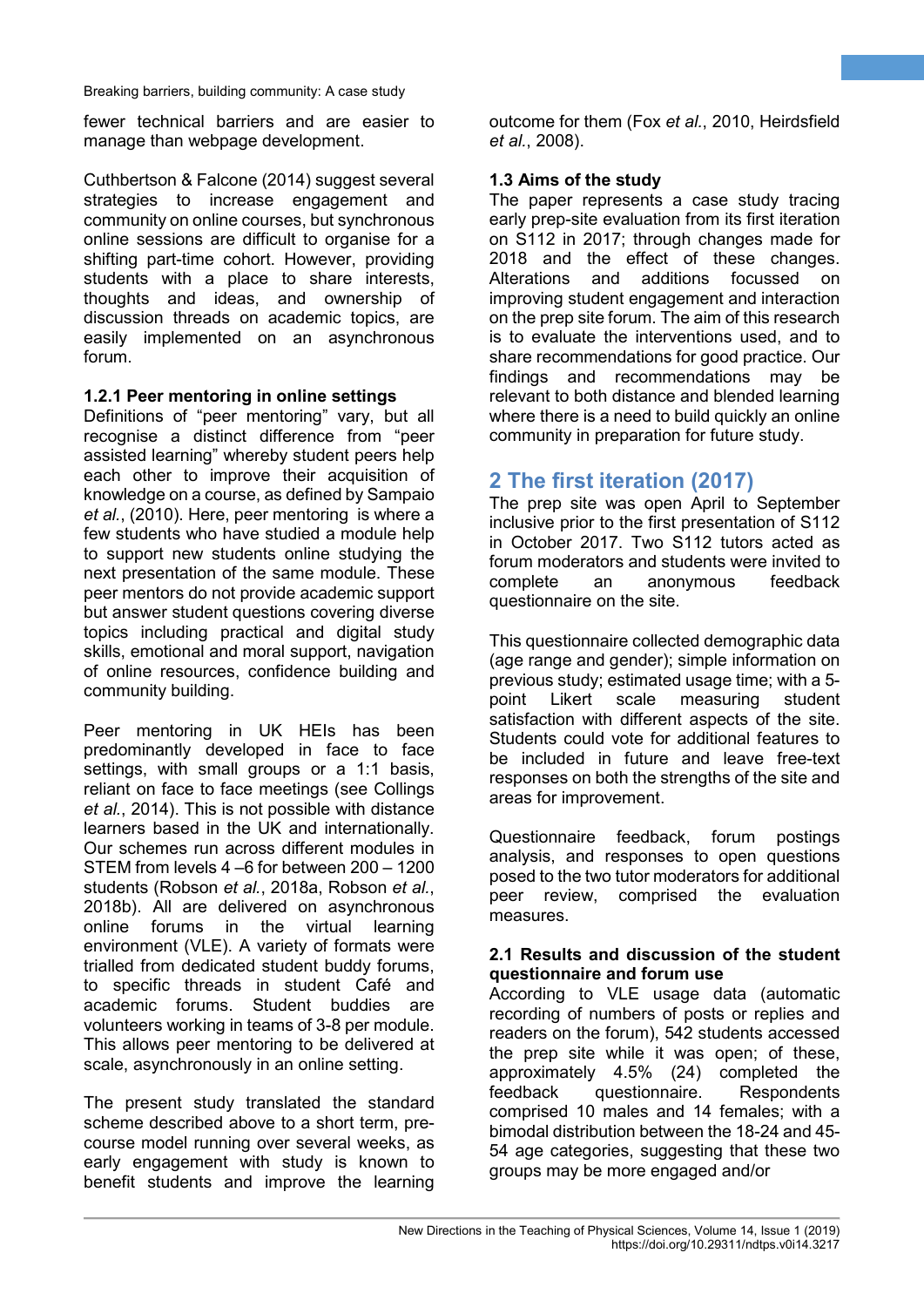

**Figure 2.1** Distribution of the total length of time respondents reported using the prep site for  $(n = 23)$ .

interested in the site.

66% of respondents had already studied one of the feeder modules, and 15% had no previous experience of OU study. The majority had some form of prior science or maths qualification at level 3. Figure 2.1 shows the total length of time respondents reported using the prep site for. The modal time of 2-4 hours is consistent with estimates for the time needed to complete the self-assessment quiz, and perhaps engaging with one study option. Some students reported usage times of over 8 hours, and this likely represents those with more disposable time.

A five-point Likert scale was used to measure respondents' views on various aspects of the prep site by responding to simple, positive statements by choosing from: strongly agree; agree; neither agree nor disagree; disagree; strongly disagree. A "not applicable" option was included where appropriate. Given the small sample size, responses were aggregated into "agree", "neither agree nor disagree", and "disagree" for analysis.

Figure 2.2 demonstrates high levels of agreement for ease of use and site content, but less agreement with the level of forum support, though students did not appear dissatisfied with the forum support: rather, they did not use the forum. This is supported by the fact that all six student forum posts on the prep site were concerned with student greetings (sometimes reacquainting themselves from a feeder module), and not academic preparation. This is consistent with the findings in Palloff & Pratt (2007) and may indicate there was inadequate opportunity for students to establish presence on the forum.

**4**

Feedback showing high levels of agreement across academic preparation, confidence, motivation and module preparedness (Figure 2.3) is reasonable, as the site was built around areas students needed most support with on a comparable predecessor module.

Student votes for additional features, to be incorporated in to later iterations of the prepsite are in concordance with the recommendations of Cuthertson & Falcone (2014). The most popular option was for synchronous sessions to support skills (12), though there was little appetite for synchronous study advice (3). A number would have liked more content (11), and the opportunity to communicate with former S112 students (7).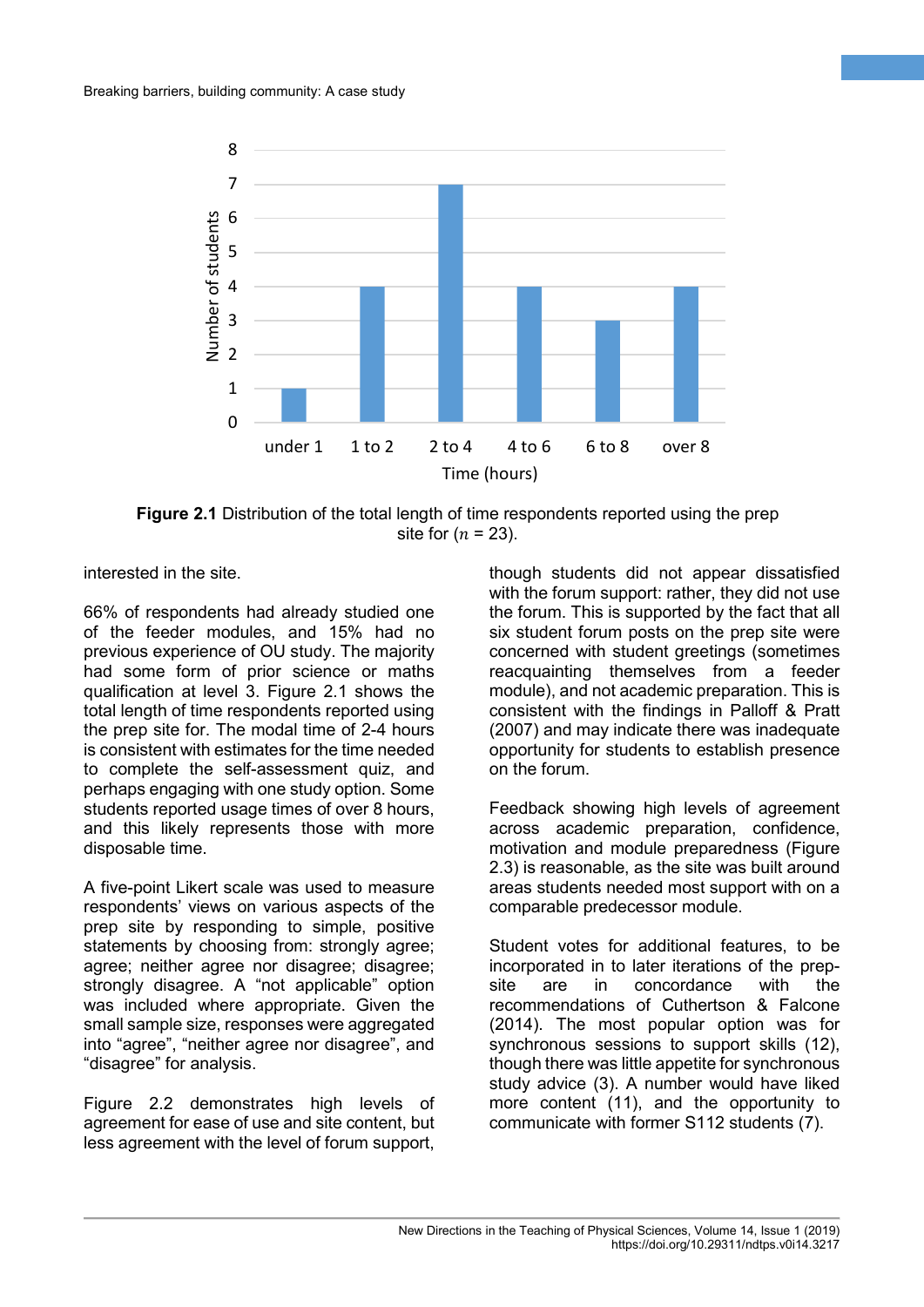

**5**

**Figure 2.2** Students' responses to the statements: the prep site was easy to use  $(n = 22)$ ; the prep site contained all the materials I required  $(n = 23)$ ; the forums provided an adequate means of support ( $n = 23$ ).



**Figure 2.3** Student responses ( $n = 24$ ) to statements regarding personal preparation, confidence, motivation and preparedness for the module.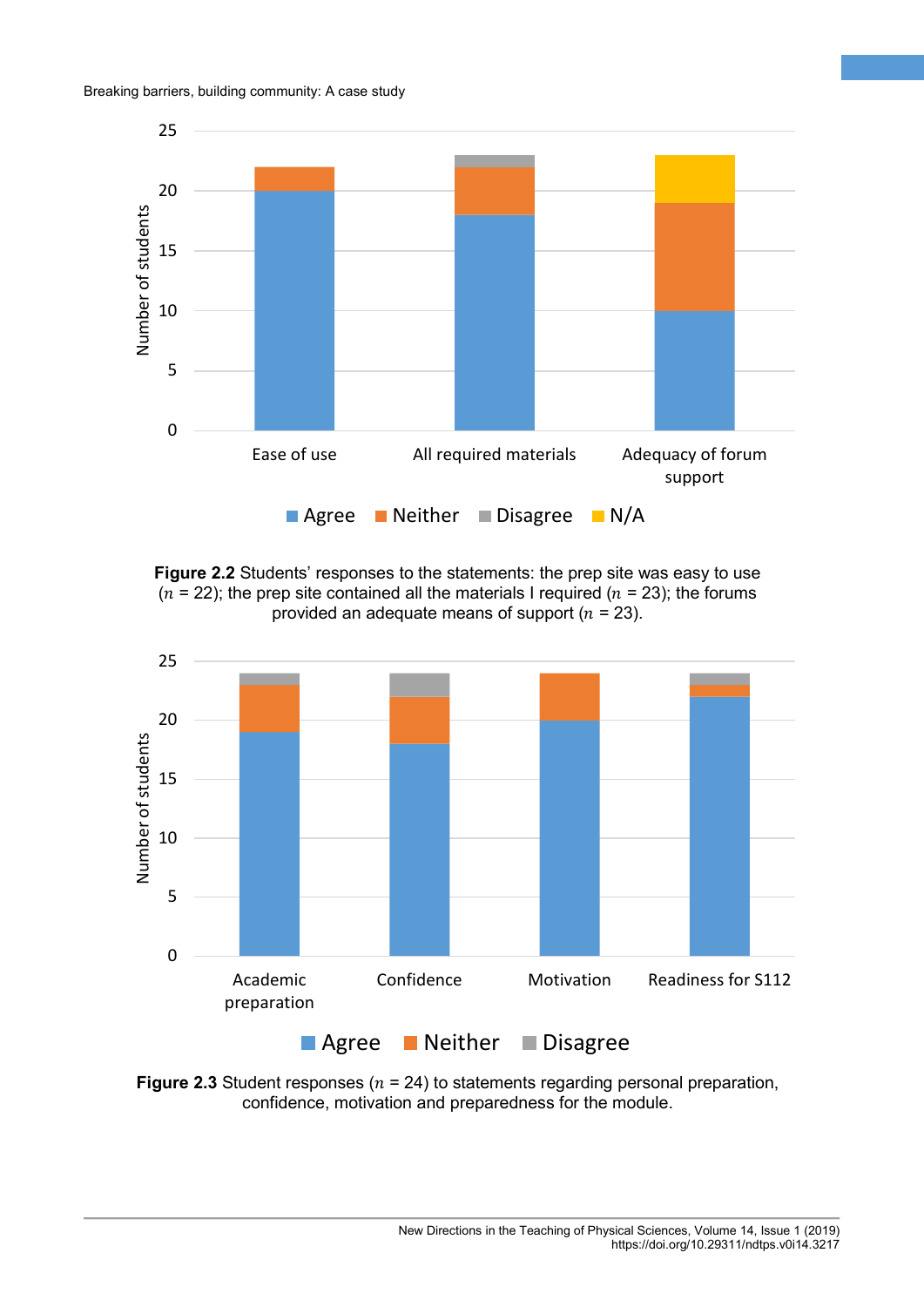| <b>Question</b> |                                                                           | <b>Summary of responses</b>                                                                                                                                                       |
|-----------------|---------------------------------------------------------------------------|-----------------------------------------------------------------------------------------------------------------------------------------------------------------------------------|
| 1               | Why did students use the forums?                                          | To check knowledge / skills.<br>To re-establish contacts.                                                                                                                         |
| $\mathbf{2}$    | Were the forums an adequate<br>means of communication? Please<br>explain. | Yes, but below "critical mass" for<br>discussion                                                                                                                                  |
| 3               | How could more interaction be<br>encouraged in future?                    | Students seemed more willing to respond<br>to tutors; perhaps a range of tutors could<br>post short profiles / academic interests.<br>Run a home experiment.<br>$\bullet$         |
| 4               | What are the strengths of the prep<br>site?                               | Ample materials<br>Forum support<br>Easily navigable<br>Student sets their own pace                                                                                               |
| 5               | How could the prep site be<br>improved in future?                         | Links to interesting websites (e.g. BGS)<br>Short reading list of suggested titles<br>Encourage "I'm looking forward to" posts<br>to propagate discussion / sense of<br>community |

**Table 2.1** Questions to, and summary responses from, the two tutor moderators of the 2017 prep site.

There were very few responses to free text questions though these mapped to findings of earlier questions, with comments such as "good to reconnect with friends from my last module", supporting the notion that students sought a social space (Palloff & Pratt, 2007). Suggested improvements encompassed minor technical issues, requests for the gradual timed release of additional activities (in agreement with the results of voting and prolonged usage by some students: Figure 2.1), while questioning the academic level of the content.

With the caveat that the sample size is not representative, the free text responses could indicate that earlier questions captured most aspects students sought to feedback on, and that satisfaction with the prep site was generally high. Alternatively, it may reflect student insecurity in expressing their own opinions.

#### **2.2 Results and discussion of peer review from tutor moderators**

Table 2.1 shows the tutor moderators' responses to open questions which correlate with several findings from the questionnaire, particularly high student satisfaction with the

site design and materials. Their review comments in response to open questions were too brief for thematic analysis.

**6**

Tutors acknowledged forum use was for social contact but felt that too few users posted to encourage others and students may be happier responding to tutors. Including additional reading materials and links, extended to tasks such as a home experiment, or seeding a discussion on the forum by posting a question inviting replies agreed with both student feedback and the findings of Cutherston & Falcone (2014).

## **2.3 Conclusions from 2017**

Despite the lack of representation from small samples, two broad conclusions were drawn:

- 1. The design, structure and materials on the prep site were student-friendly and reasonably adequate in terms of content and extent. More material in one form or another could be included.
- 2. Forum use was very poor with too few students posting for discussion and an emphasis on students connecting with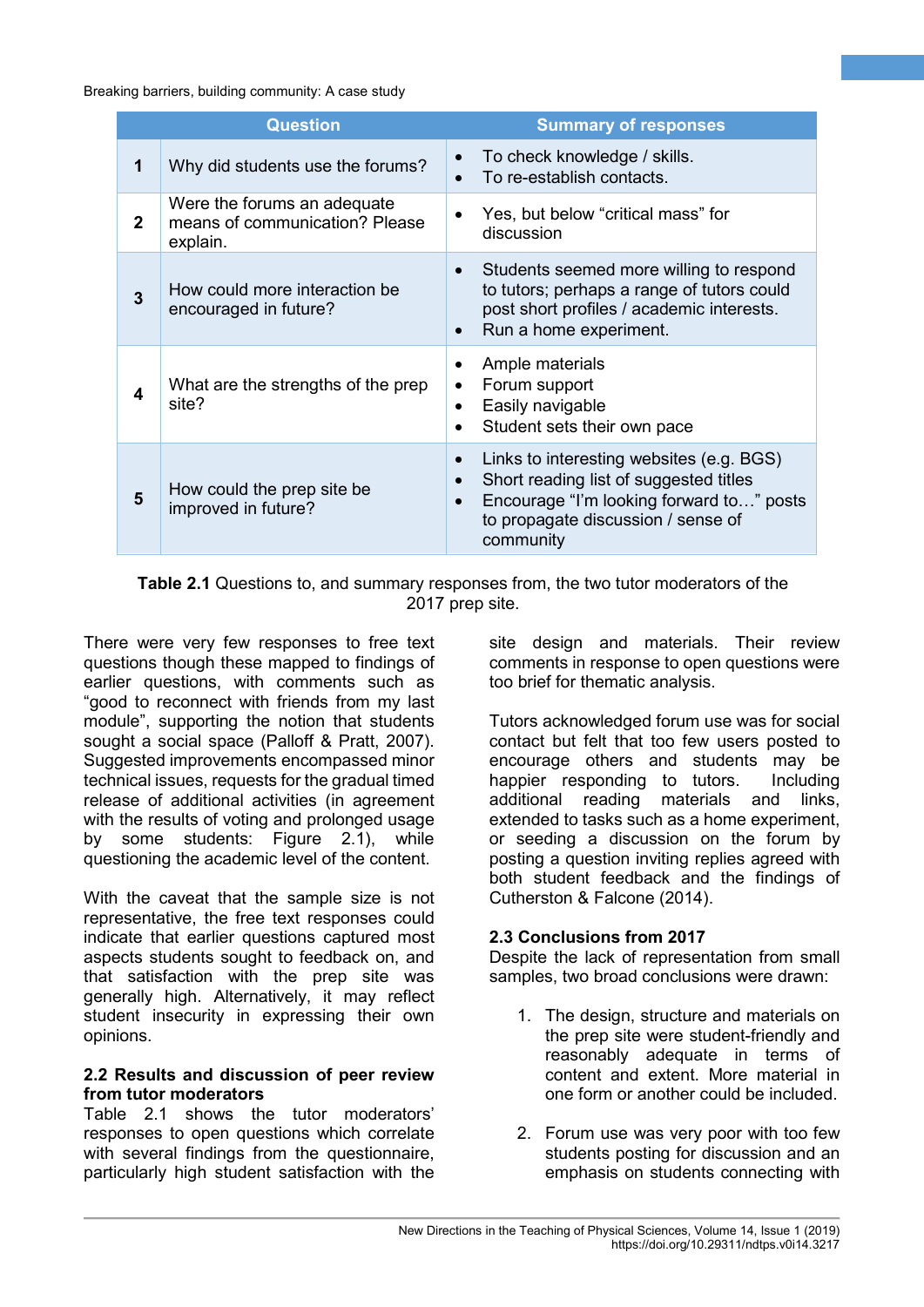others rather than obtaining academic support. Work was needed to improve forum engagement and build a study community.

## **3.0 The second iteration (2018)**

Conclusions from the first iteration were utilised in prep site changes for 2018. Focussing on improving student forum engagement, both budget constraints and the time-limited prep site usage defined what could be implemented.

To bring together requests for more content and generate forum discussion, three forum moderators were each asked to devise two short scientific tasks (to invite discussion and results sharing) for sequential release on the forum on a fortnightly basis before module start. Thus six tasks were released over a period of 12 weeks.

Responding to student feedback requesting the opportunity to correspond with former S112 students, peer mentors were introduced on the forum based on the model already established elsewhere in STEM (Robson *et al.,* 2018a; Robson *et al.,* 2018b). Volunteer "student buddies" were recruited and trained, working on a rota inviting and answering non-academic questions on the forum.

Student feedback was invited using the original questionnaire (revised to account for the changes) but abandoned due to an extremely poor response rate. The three tutor moderators were asked to provide more expansive written peer review feedback (up to 500 words each) in response to the same questions, and the forum content was also analysed after the site closed. Forum data from 2017 and 2018 were compared using VLE and module data.

#### **3.1 Results and discussion of data comparison and forum inspection**

Students registering for S112 increased by 23.5 % from 2017 to 2018, and early retention (10 days after module-start) on the module improved by 2 %. A number of complex factors could explain this (e.g. students avoiding a new module in its first presentation, students recommending it to others), but the prep site may have contributed; Moore (2014)<br>articulates the link between improved link between improved community and retention in distance learning. Evidence for this includes a ten-fold increase in forum posts in 2018 from 2017 (from 6-60), the majority of which were split roughly equally between the student buddies' thread and responses to the first scientific task.

**7**

The buddies' thread reflected their experiences of S112 in 2017 and highlighted students seeking general advice on the module and how to prepare. Students also frequently thanked the buddies, showing their help was appreciated.

Thirty-two students posted responses to the first scientific task, probably reflecting the simplicity of the task: following an example calculation, posting an image and repeating the calculation for themselves. Students engaged well, providing both information and their chosen images as well as discussing their collective postings. Responses to later tasks (which were more time consuming, scientifically challenging, and focused on scientific outputs rather than sharing information) were much lower (typically 1 to 3 posts). The tasks met Cuthbertson & Falcone's (2014) recommendation to provide a place for student discussion on areas of mutual interest, but it is possible the transient nature of the cohort and time constraints were inadequate for students to establish their online presence, and therefore trust (Palloff & Pratt, 2007).

#### **3.2 Results, discussion and conclusions from peer review from forum moderators**

Two thirds of the forum moderators provided individually written peer review in response to the questionnaire from 2017. The responses were more extensive so thematic analysis was applied, focusing on forum usage. Two rounds of coding were necessary to capture emerging themes (Table 3.1) which showed strong agreement between tutors.

Emerging themes support earlier speculation that students were seeking a social space in which to build a community, and that this likely takes precedence over academic matters during such early interaction (Palloff & Pratt, 2007). Students' preferential engagement with low stakes tasks that facilitate social interaction suggest that prep site learning communities will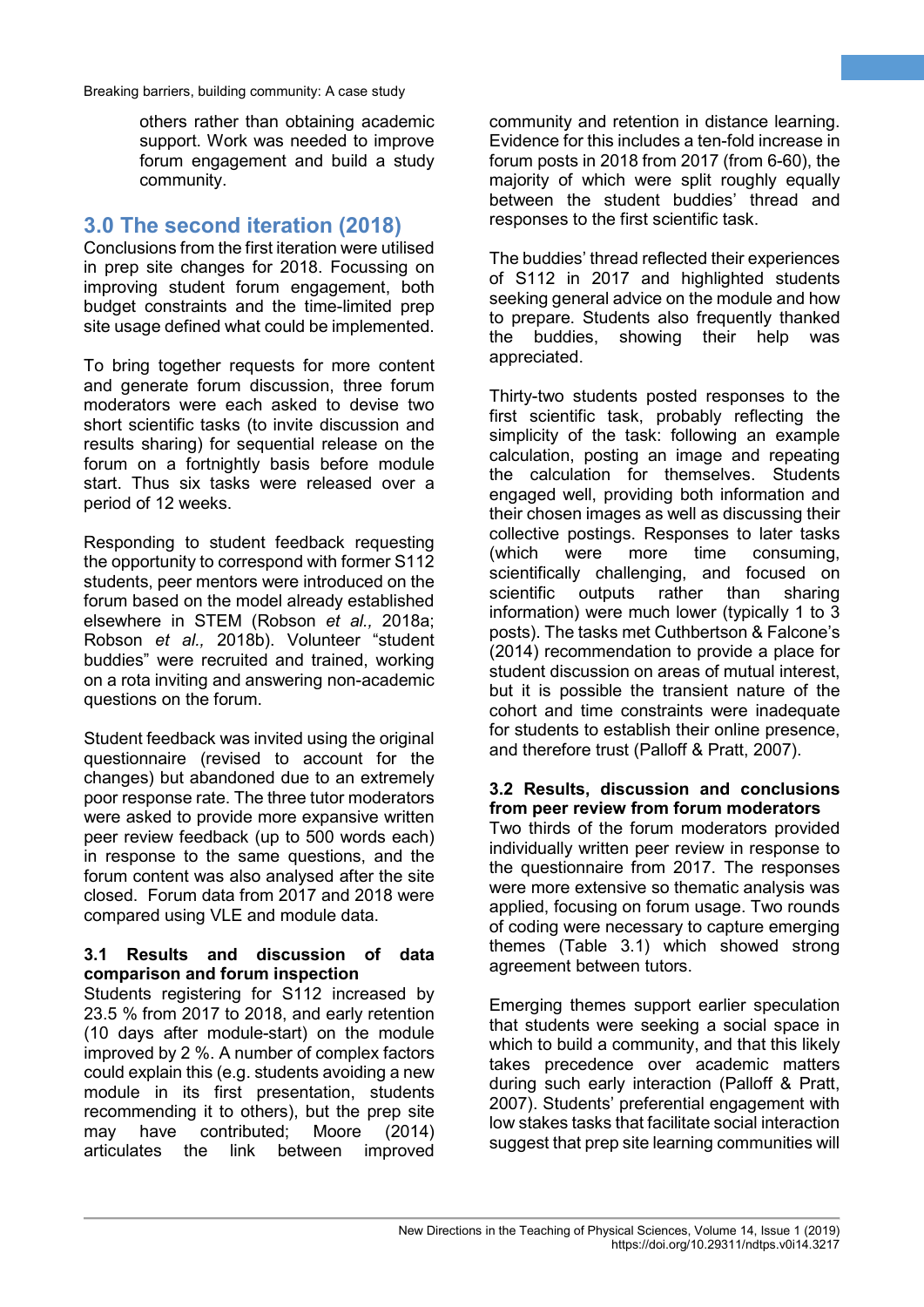| <b>First order coding</b>                                                            | <b>Second order coding</b>                                                                                                                                                                                                                                                                                                                                                                                                                                                                                         |
|--------------------------------------------------------------------------------------|--------------------------------------------------------------------------------------------------------------------------------------------------------------------------------------------------------------------------------------------------------------------------------------------------------------------------------------------------------------------------------------------------------------------------------------------------------------------------------------------------------------------|
| Some students were<br>willing to use the forum.                                      | Students made use of forums to greet each other and make<br>contact, building a community.<br>Students also sought clarification on some issues, and asked<br>questions about the module (though not relating to the academic<br>content).                                                                                                                                                                                                                                                                         |
| Some strategies<br>encouraged posting.                                               | Students responded most readily to easy tasks that confirm<br>knowledge or are "low stakes".<br>A small number of subject specific tasks enthused a small number<br>of students with special interest, e.g. Earth science.<br>Students enjoyed sharing personal information and reading about<br>others.<br>Student buddies were perceived by students as more reliable /<br>authentic because of? their experience.<br>Some subject-specific tasks enthused students with particular<br>interests (Earth science) |
| <b>Some strategies</b><br>discouraged posting.                                       | More academically challenging, lengthier tasks generated a much<br>lower response rate from students.<br>The prep site contained wording in one place implying the forum<br>was for questions about academic content on the module.<br>Too many forums and tutors can discourage student posting<br>(though this wasn't specifically noted as a problem on the prep<br>site).                                                                                                                                      |
| Improvements could be<br>made to the prep site<br>and strategy used on the<br>forum. | Changing the emphasis in the prep site wording to encourage<br>community building on the forum might encourage student<br>engagement.<br>Tasks should be simpler and "low stakes", with more emphasis on<br>sharing personal information.                                                                                                                                                                                                                                                                          |

**Table 3.1** Summary of first order (left-hand column) and second order (right-hand column) coding to show emerging themes from tutor moderators' peer review.

always be embryonic as most members won't establish the presence needed to confidently engage (at least publicly) with more time intensive, challenging tasks.

Students' available time for this optional activity may be a limiting factor for engagement (modal time of 2-4 hrs study in 2017: Figure 2.1). Given the themes in Table 3.1, together with the ready engagement with the lower stakes task and the buddies, it is also likely that the nature of some tasks was too challenging for students' confidence.

## **4 Conclusions and Recommendations**

The study shows that students value the S112 prep site, and that a particular approach was required in order to engage them on the forum and build a study community. Students could be encouraged to participate through two main strategies, which form the basis of our recommendations for future prep-site development, on this module and others, in 2019 and beyond:

**8**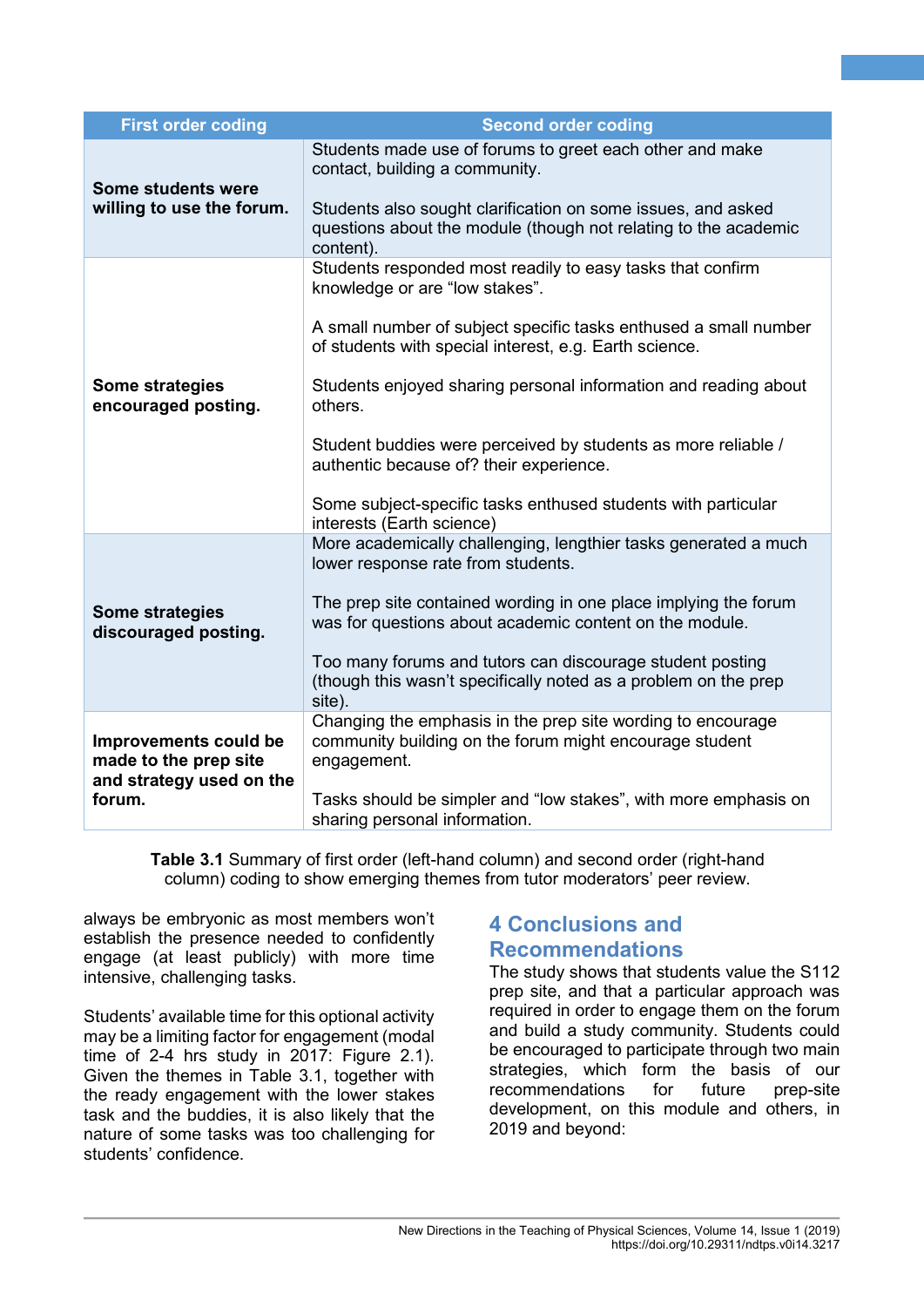- 1. Provide opportunities for contact with peer mentors ("student buddies") for advice and answers to non-academic questions. This was popular, and possibly perceived as more authentic than asking the same questions of a member of staff moderating the forum.
- 2. Set small, "low stakes" tasks that entail sharing of appropriate personal information and interaction between students. This was an effective means of propagating discussion, but requires careful management, particularly regarding safeguarding concerns.

The transient nature of the cohort engaging with the prep site over a limited time prevents a full online presence being established. Students needed and valued social contact over academic matters in order to engage. Therefore, these findings have the potential to inform the design of online prep sites in other distance and blended learning. Importantly, getting students to take their first steps towards engagement through building a social online presence, rather than academic development, appears key to forming a learning community.

## **Acknowledgements**

Curriculum managers Nick Adams and Rachel Spanswick for technical support.

S112 tutors Gerard Duddridge, Zoë Ellery, Jane Kendall-Nicholas, and Susan Matthews for peer review.

## **References**

Chih-Hsiung, T., & Corry, M. (2003). *Building Active Online Interaction via a Collaborative Learning Community*. Computers in the Schools. 2003, Vol. 20 Issue 3, p51-59. 9p. DOI: 10.1300/J025v20n03\_07

Collings, R., Swanson, V., & Watkins, R., (2014) *The impact of peer mentoring on levels of student wellbeing, integration and retention: a controlled comparative evaluation of residential students in UK higher education.*  High Educ (2014) 68:927–942 DOI: 10.1007/s10734-014-9752-y

Cuthbertson, W. & Falcone, A. (2014). *Elevating Engagement and Community in*  *Online Courses*, Journal of Library & Information Services in Distance Learning, 8:3- 4, 216-224, 10.1080/1533290X.2014.945839

**9**

Fox, A., Stevenson, L., Connelly, P., Duff, A., & Dunlop, A. (2010) *Peer-mentoring undergraduate accounting students: The influences on approach to learning and academic performance*. Active Learning in 11(2) 145-156. DOI: 10.1177/1469787410365650

Glazer, H., Breslin, M. & Wanstreet, C.E. (2013). *Online professional and academic learning communities*. Quarterly Review of Distance Education. Fall 2013, Vol. 14 Issue 3, p123-130. 8p.

Heirdsfield, A.M., Walker, S., Walsh, K., and Wilss, L. (2008) *Peer mentoring for first-year teacher education students: the mentors' experience*. Mentoring & Tutoring: Partnership in Learning Vol. 16, No. 2, May 2008, 109–124 DOI: 10.1080/13611260801916135

Lai, K. (2017). *Pedagogical practices of NetNZ teachers for supporting online distance learners.* Distance Education. Nov 2017, Vol. 38 Issue 3, p321-335. 15p. DOI:10.1080/01587919.2017.1371830

Menchaca, M.P. & Bekele, T. (2008). *Learner and instructor identified success factors in distance education*. Distance Education. Oct 2008, Vol. 29 Issue 3, p231-252. 22p. DOI:10.1080/01587910802395771

Moore, R.L. (2014). *Importance of Developing Community in Distance Education Courses.*  TechTrends. March 2014, Volume 58, Issue 2, pp 20–2. DOI: 10.1007/s11528-014-0733-x

Nye, A. (2015). *Building an online academic learning community among undergraduate students*. Distance Education, 36:1, 115-128. DOI: 10.1080/01587919.2015.1019969

O'Neill S., Scott, M. & Conboy, K. (2011). *A Delphi study on collaborative learning in distance education: The faculty perspective.* British Journal of Educational Technology, Vol 42 No 6, 2011 939–949. DOI:10.1111/j.1467- 8535.2010.01132.x